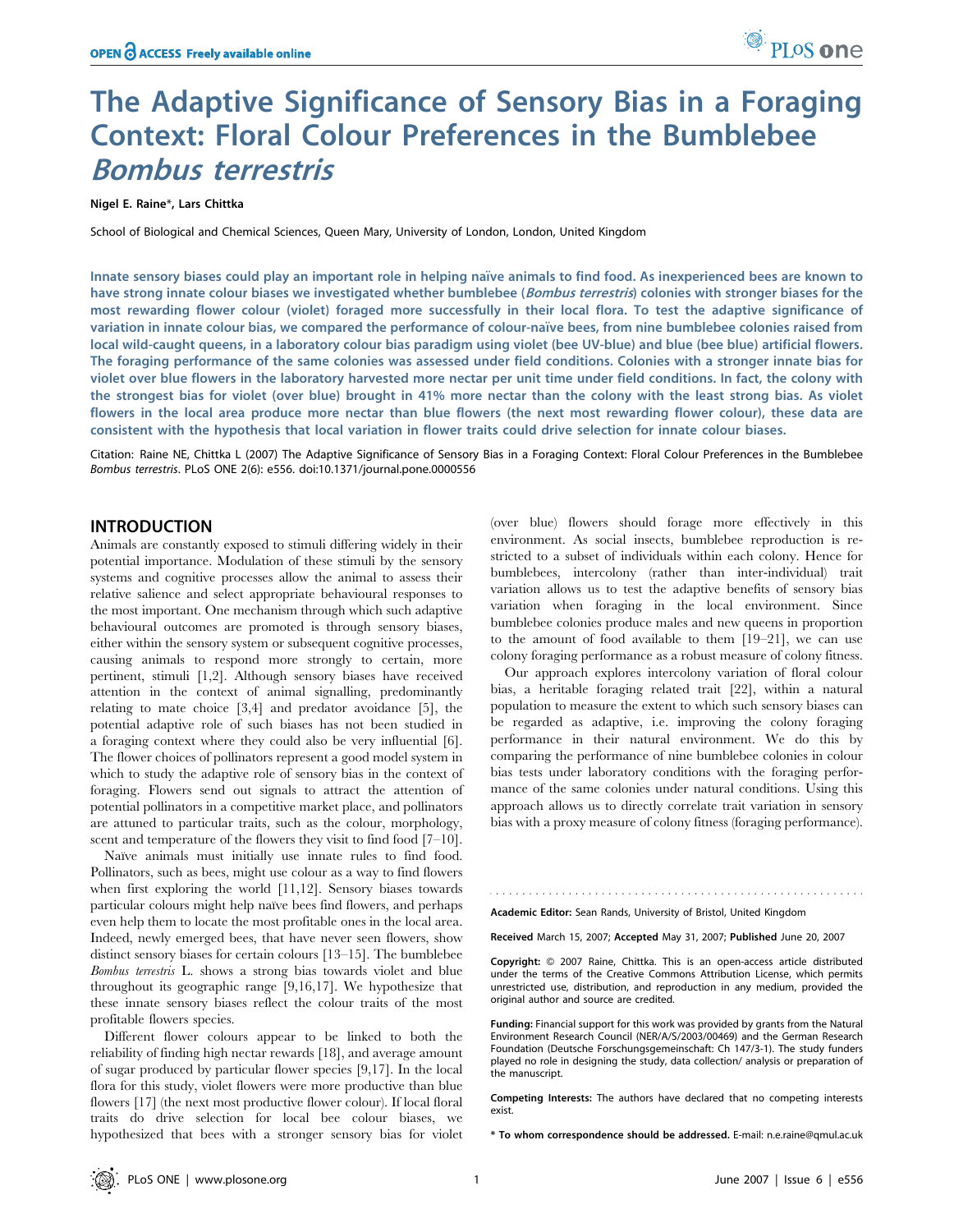## METHODS

#### Laboratory colour bias tests

We tested the innate colour biases of bumblebees (Bombus terrestris terrestris L.) by presenting them with artificial flowers in a laboratory flight arena. The nine bumblebee colonies used in this study were raised in the laboratory from nest searching queens caught around Würzburg, Germany. The queens, and subsequent developing colonies, were kept in darkness (except during necessary observations made under dim red light), under controlled temperature and humidity conditions (27<sup>°</sup>C and 60<sup>%</sup> relative humidity), and fed pollen-honey paste ad libitum prior to experiments. This rearing procedure minimises the risk that intercolony differences are caused by non-genetic factors. As all queens were collected and set up within a few days of each other, this also minimised any intercolony differences in colony age or development when tested. Workers were not exposed to flower colours prior to experiments – hence they began colour bias tests entirely colour-naïve. Nest boxes were connected to a flight arena (120 cm $\times$ 100 cm $\times$ 35 cm) in which workers were allowed to forage for 50% sucrose solution (w/w) from 16 colourless, artificial flowers (UV-transmittent Plexiglas plastic squares:  $25 \text{ mm} \times 25 \text{ mm}$ ). These colourless, rewarding training flowers were placed on vertical transparent glass cylinders (diameter  $= 10$  mm; height  $= 40$  mm), arranged randomly on the flight arena floor. The spatial positions of these training flowers were regularly reshuffled so that bees would not learn to associate particular arena locations with reward. The sucrose solution reward on these colourless training flowers was presented to the bees in a recessed well in the centre of each flower, and was replenished using a micropipette as soon as it was consumed. All workers in each colony were uniquely identified with individually numbered tags (Opalith Plättchen, Christian Graze KG, Germany). We observed the number of foraging trips (bouts) made into the flight arena by each bee to ensure we only tested strongly motivated foragers. For colour preference tests, the 16 colourless, rewarding training flowers were replaced by 16 unrewarding, coloured test flowers: 8 violet (bee UV-blue) and 8 blue (bee blue) targets. The colour bias of each forager was tested individually during a single foraging bout in the flight arena containing the array of coloured, but unrewarding, test flowers. All flowers were changed between foraging bouts to ensure that

subsequent test bees received no odour cues from previously tested foragers. Colony colour biases  $(n = 9 \text{ colonies})$  were calculated by averaging across the 10–15 forager bees tested per colony (101 bees were tested in total). The number of flower choices evaluated per forager ranged from 6 to 58 (mean $\pm 1$  SE = 16.4 $\pm$ 0.9), depending on how long each bee continued to choose unrewarded flowers (1652 flower choices were recorded in total). The violet (bee UV-blue) and blue (bee blue) flowers used in the colour preference tests are easily distinguishable by bumblebees (Figs. 1 and 2, [23]). All training bouts and colour bias tests were performed under high frequency illumination to simulate natural daylight above the bee flicker fusion frequency. Illumination was provided by two ceiling mounted fluorescent lighting rigs, each containing seven light tubes: six DURO-TEST 40W True-Lite tubes and one OSRAM 36W Blacklight tube. The flicker frequency of each strip light was converted to 1200 Hz with special ballasts (Osram Quicktronic QT-Eco 1 58/230-240), and the light from each rig was diffused by a single sheet of Rosco 216 (Germany) UV-transmitting white diffusion screen to provide an even and homogenous illumination source.

#### Foraging performance

The same nine bumblebee colonies for which we had obtained laboratory colour bias data, were placed in the field (near Gieshügel, Würzburg) to measure their nectar foraging performance between 14 June and 12 July 2002. The area is typical central European bumblebee habitat, giving colonies access to multiple flower species in bloom in dry grassland, deciduous forest and farmland. A colourless Plexiglas tunnel with a system of shutters, attached to each nest entrance, allowed the observer to control the movements of bees into and out of the colony. The observer monitored the flow of forager traffic, and recorded the time and mass of each individual forager when it departed, and returned to, the nest from each foraging bout. Body mass was measured by capturing bees at the entrance of the Plexiglas tunnel as they departed and arrived and transferring them to an electronic balance (Ohaus Navigator N20330, Ohaus Corporation, USA). Departure time was when the bee was released from the vial after weighing, and arrival time was recorded when the bee first reappeared at the tunnel. We determined the foraging



Figure 1. Spectral reflectance profiles of the violet (bee UV-blue) and blue (bee blue) artificial flowers used in colour preference tests. Reflectance can vary from 0 (no reflectance) to 1 (all incident light is reflected). Reflectance functions for each flower type were measured in 1 nm increments over the wavelength range from 300 to 700 nm using a spectrophometer (Ocean Optics S2000) with a deuterium/ halogen light source. Violet (bee UV-blue) and blue (bee blue) flowers differ in the position of their short wave reflectance peak, which are at wavelengths of 435 and 460 nm respectively. Differences in reflectance above 650 nm are not relevant for bees since their visual spectrum ends around that value [46,47]. doi:10.1371/journal.pone.0000556.g001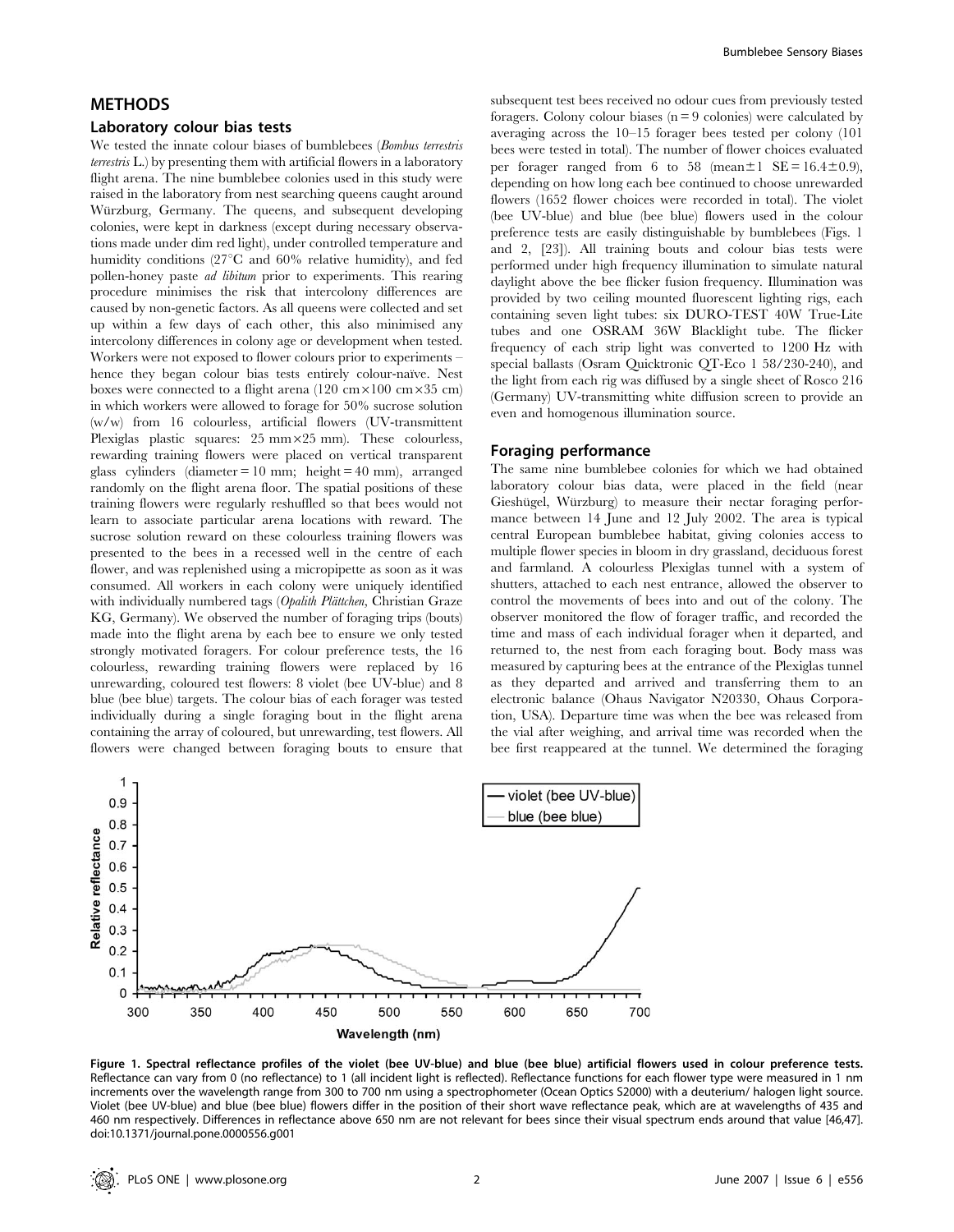

Figure 2. Bee colour hexagon with colour loci of the two flower colours tested. The point generated by a coloured object within the hexagon informs us how bees will perceive the object through their ultraviolet, blue and green photoreceptors, and through further processing of receptor signals in the central nervous system. Each object, such as a flower, is categorised into one of the six bee-subjective colour categories defined by the colour hexagon (ultraviolet (u), UVblue (ub), blue (b), blue-green (bg), green (g), and UV-green (ug)), depending on which of the three colour receptors of bees (UV, blue or green) they stimulated most strongly [28,46]. Hence, colours are categorised as bee-blue if they stimulate the bees' blue receptors substantially more strongly than the UV and green receptors, and are categorised as UV-blue if they stimulate the UV and blue receptors more or less equally strongly, but stimulate the green receptor very little, etc. The spectral reflectance of the violet (bee UV-blue) and blue (bee blue) artificial flowers colours was quantified for the spectral properties of the fluorescent lighting used in laboratory colour tests (Fig. 1), and converted into colour loci in bee colour space [28,48]. These bee-subjective colour loci for the two artificial flower colours used in the laboratory preference tests are indicated by circles coloured as they would appear to humans. The distance between loci for these flower colours is approximately 0.3 colour hexagon units: distances of 0.2 and above are considered easily distinguishable for bumblebees [12,49]. doi:10.1371/journal.pone.0000556.g002

rate of individual workers by dividing the difference in body mass (i.e. return minus outgoing mass) by the duration of the foraging trip [21,24,25]. The departure mass of a bumblebee is a good estimate of her empty body mass because foragers take only very small amounts of nectar with them when leaving their colony [26], enough to fuel only a few minutes of flight [7]. Therefore the bee's mass on its return represents a true reflection of the net amount of nectar she has collected in her time away from the colony. As such, a time-adjusted difference in body mass represents a sound measure of foraging rate.

Foraging data were collected over 15 days (14, 16–18, 20–21, 26, 28–29 June, 5 and 8–12 July 2002). The number of colonies for which foraging performance could be measured simultaneously on a given day was determined by the number of observers available: on the first day (14 June) all colonies were monitored simultaneously, while on subsequent days  $(n = 14 \text{ days})$  colonies to be monitored were picked at random to match the available number of observers ( $n = 1-7$  observers/day). Foraging data were collected for each colony during 5–10 days, producing 17– 37.5 hours of continuous foraging behaviour per colony (Table 1). In order to exclude orientation and defecation flights, previous studies have considered only trips lasting at least 5 [21] or 10 [24,25] minutes as foraging bouts. In our data, foraging bouts resulting in negative foraging rates varied considerably in length (range  $3-338$ , median = 52 minutes; n = 59), and made up only 5 of the 9 (56%) bouts shorter than 10 minutes. Therefore we consider all bouts (n = 537; Table 1) as potential foraging bouts in subsequent analyses.

| Table 1. Sampling effort and sample sizes for field foraging |
|--------------------------------------------------------------|
| performance tests.                                           |
|                                                              |

| colony     | foragers | bouts |                | foraging observations |  |  |
|------------|----------|-------|----------------|-----------------------|--|--|
|            |          |       | days           | duration (hh:mm)      |  |  |
| A          | 26       | 38    | 5              | 18:04                 |  |  |
| B          | 33       | 45    | 9              | 36:11                 |  |  |
| $\epsilon$ | 30       | 93    | 10             | 36:31                 |  |  |
| D          | 30       | 71    | 9              | 37:34                 |  |  |
| E          | 23       | 52    | 3              | 16:39                 |  |  |
| F          | 32       | 65    | $\overline{7}$ | 29:15                 |  |  |
| G          | 23       | 51    | 6              | 23:57                 |  |  |
| н          | 41       | 81    | 6              | 27:50                 |  |  |
|            | 17       | 41    | 10             | 29:05                 |  |  |
| total      | 255      | 537   | 65             | 255:06                |  |  |

Data presented indicate the number of individual foragers and completed foraging bouts recorded for each of the 9 colonies (A–I). The last two columns indicate the number of days on which foraging performance was assessed, and the total duration of completed foraging bouts recorded (hh:mm) per colony. doi:10.1371/journal.pone.0000556.t001

Nectar production of the flower species visited by B. terrestris workers near Würzburg were recorded in the spring and summer months between 1999 and 2002 [17,27]. Production rates were calculated for each flower species from the volume and concentration of nectar produced by 30–60 flowers per species over a 3 hour period during which visitation was prevented. From these data the average amount of sugar produced  $(\mu g \text{ in } 24 \text{ hours})$ could be calculated for each flower species. The spectral reflectance functions of all flower species were quantified, converted into bee colour space loci and placed into one of six bee-subjective colour categories: blue, blue-green, green, ultraviolet, UV-blue or UV-green [28]. To establish the nectar rewards available to our 9 test bumblebee colonies during our foraging experiment we determined which of the 75 flower species, observed to be visited by B. terrestris [27], were flowering during June and/ or July according to published phenology data [29]. The nectar production rates for these 63 species indicate that violet (bee UV-blue) flowers were considerably more rewarding than all other flower colours during our foraging experiments (Table 2, Fig. 3). Indeed, violet (bee UV-blue) flowers were on average more than twice  $(2.3 \times)$  as rewarding as blue (bee blue) flowers (the next most rewarding flower colour).

# RESULTS

.......................................................................

In this bumblebee population, we observed a significant overall bias towards choosing violet (bee UV-blue) over blue (bee blue) flowers in laboratory preference tests ( $\chi^2 = 15.8$ , df = 8, p = 0.044). In the nine colonies tested, the median bias for violet (over blue) ranged from 47.7% to 63.6% (Fig. 4), with significant variation in violet bias between the colonies at either end of this range (Mann-Whitney  $U = 29.5$ ,  $p = 0.012$ ). In our subsequent field experiments we observed large amounts of variation in nectar foraging success, ranging from losses of 160 mg to gains of 1400 mg/ hour resulting from single foraging bouts (median = 30 mg/hour). Foraging performance across the nine test colonies differed by a factor of 1.8, from colony median foraging rates of 22 to 39 mg/hour respectively (Table 3), with significant differences in performance between the worst and best colonies (Mann-Whitney  $U = 1058$ ,  $p = 0.006$ ).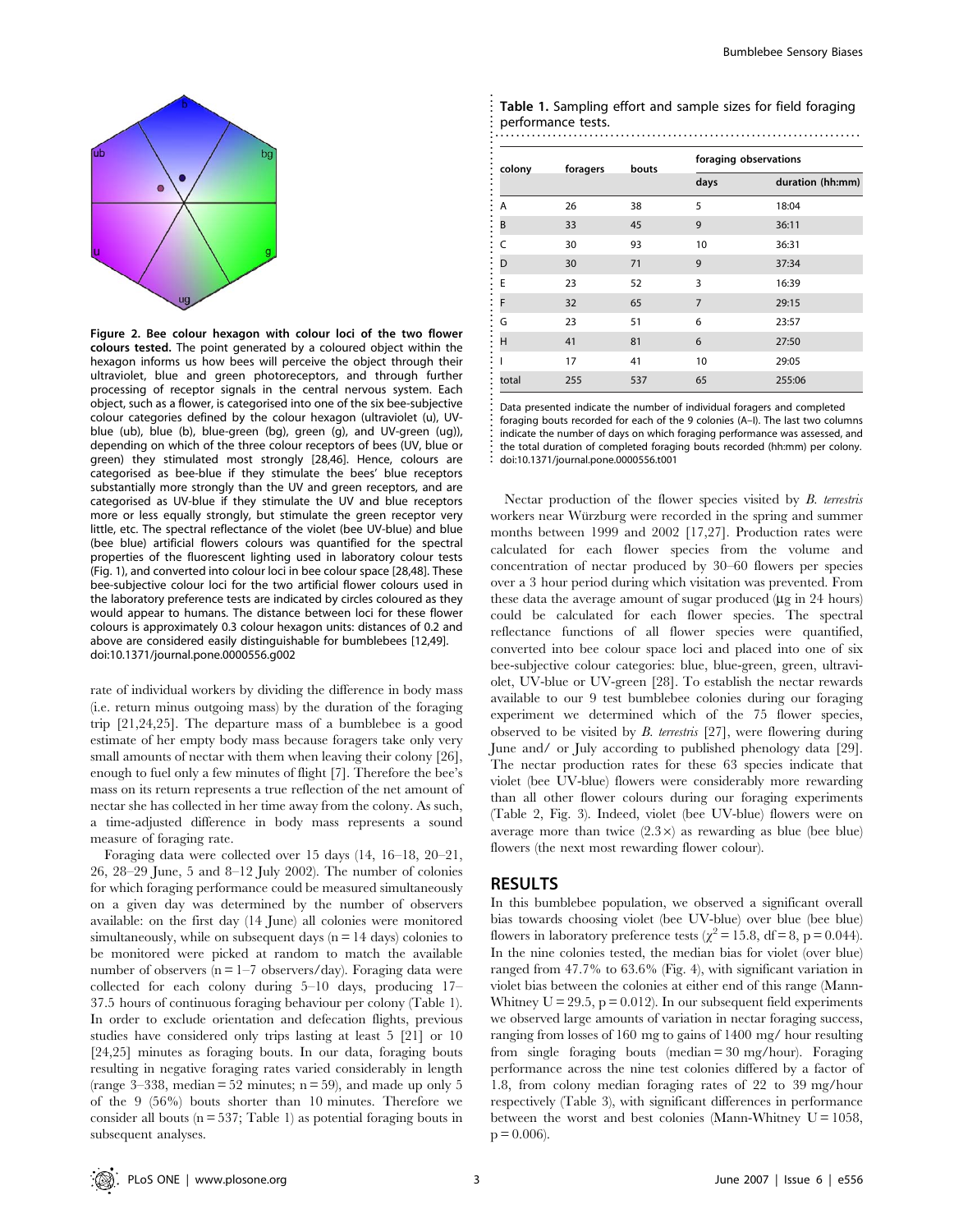| flower species                                      | colour      | bee-subjective nectar production<br>$(\mu$ g/24 hours) |
|-----------------------------------------------------|-------------|--------------------------------------------------------|
| Papaver dubium L.                                   | uv          | $\mathbf 0$                                            |
| Papaver rhoeas L.                                   | uv          | 0                                                      |
| Papaver somniferum L.                               | uv          | $\mathbf{0}$                                           |
| Anagallis arvensis L.                               | uv-b        | 0                                                      |
| Campanula glomerata L.                              | uv-b        | 156                                                    |
| Campanula patula L.                                 | uv-b        | 75                                                     |
| Cynoglossum officinale L.                           | uv-b        | 1358                                                   |
| Dactylorhiza majalis (Rchb.)<br>P.F.Hunt & Summerh. | uv-b        | 0                                                      |
| Echium vulgare L.                                   | uv-b        | 1537                                                   |
| Impatiens glandulifera Royle                        | uv-b        | 11312                                                  |
| Lunaria rediviva L.                                 | uv-b        | 97                                                     |
| Lupinus polyphyllus Lindl.                          | uv-b        | 0                                                      |
| Lythrum salicaria L.                                | uv-b        | 794                                                    |
| Onobrychis viciifolia Scop.                         | uv-b        | 58                                                     |
| Salvia pratensis L.                                 | uv-b        | 466                                                    |
| Salvia verticillata L.                              | uv-b        | 520                                                    |
| Vinca minor L.                                      | uv-b        | 731                                                    |
| Allium schoenoprasum L.                             | b           | 505                                                    |
| Calluna vulgaris (L.) Hull                          | $\mathsf b$ | 202                                                    |
| Epilobium angustifolium L.                          | b           | 2332                                                   |
| Epilobium hirsutum L.                               | b           | 240                                                    |
| Geranium robertianum L.                             | b           | 811                                                    |
| Glechoma hederacea L.                               | $\mathsf b$ | 160                                                    |
| Lamium maculatum L.                                 | b           | 267                                                    |
| Lamium purpureum L.                                 | $\mathsf b$ | 114                                                    |
| Lychnis flos-cuculi L.                              | b           | 529                                                    |
| Medicago sativa L.                                  | $\mathsf b$ | 408                                                    |
| Pinguicula vulgaris L.                              | b           | 0                                                      |
| Prunella vulgaris L.                                | $\mathsf b$ | 332                                                    |
| Salvia nemorosa L.                                  | b           | 318                                                    |
| Silene dioica (L.) Clairv.                          | b           | 714                                                    |
| Stachys palustris L.                                | b           | 1384                                                   |
| Stachys sylvatica L.                                | $\mathsf b$ | 898                                                    |
| Symphytum officinale L                              | b           | 1061                                                   |
| Syringa vulgaris L.                                 | b           | 500                                                    |
| Teucrium chamaedrys L.                              | b           | 221                                                    |
| Thymus pulegioides L.                               | b           | 87                                                     |
| Trifolium pratense L.                               | b           | 400                                                    |
| Vicia cracca L.                                     | b           | 723                                                    |
| Vinca minor L.                                      | b           | 546                                                    |
| Viola canina L.                                     | b           | 97                                                     |
| Cardamine pratensis L.                              | b-g         | 745                                                    |
| Centaurea jacea L.                                  | b-g         | 187                                                    |
| Filipendula ulmaria (L.) Maxim.                     | b-g         | 0                                                      |
| Knautia arvensis (L.) Coult.                        | b-g         | 141                                                    |
| Lamium album L.                                     | b-g         | 467                                                    |
| Linaria vulgaris Mill.                              | b-g         | 1736                                                   |

............................................................................................................................... ........................................................................

| Table 2. cont. |  |
|----------------|--|
|----------------|--|

| flower species                         | colour | bee-subjective nectar production<br>$(\mu q/24 \text{ hours})$ |
|----------------------------------------|--------|----------------------------------------------------------------|
| Lunaria rediviva L.                    | b-q    | 75                                                             |
| Rosa canina L.                         | b-q    | $\Omega$                                                       |
| Sambucus nigra L.                      | b-q    | $\Omega$                                                       |
| Silene album (Mill.) E.H.L.Krause      | b-q    | 933                                                            |
| Symphytum officinale L.                | b-q    | 1765                                                           |
| Trifolium hybridum L.                  | b-q    | 187                                                            |
| Trifolium repens L.                    | b-q    | 129                                                            |
| Lathyrus pratensis L.                  | q      | 216                                                            |
| Lotus corniculatus L.                  | q      | 330                                                            |
| Agrimonia eupatoria L.                 | uv-q   | $\Omega$                                                       |
| Brassica napus L.                      | uv-q   | 362                                                            |
| Helianthemum nummularium (L.)<br>Mill. | uv-q   | $\Omega$                                                       |
| Lamium galeobdolon (L.) L.             | uv-q   | 1360                                                           |
| Melilotus officinalis (L.) Pall.       | uv-q   | 88                                                             |
| Sinapis arvensis L.                    | uv-q   | 1324                                                           |
| Verbascum densiflorum Bertol.          | uv-g   | $\Omega$                                                       |

The 63 plant species included all flower during this period (June and/or July) according to published phenological data [29], and are divided into six beesubjective colour categories (uv = ultraviolet, uv-b = uv-blue, b = blue, bg = blue-green, g = green and uv-g = uv-green). Data presented are mean amounts of sugar produced (µg in 24 hours) per species, averaged across at least 30 flowers per species [17,27].

................................................................................................. doi:10.1371/journal.pone.0000556.t002

Most importantly, we found that colonies with a stronger innate preference for violet in the laboratory harvested more nectar per unit time under natural conditions in the field (Fig. 5). Colony median nectar foraging rate was significantly correlated with colony median bias for violet (over blue:  $r_s = 0.678$ ; n = 9;  $p = 0.045$ ) for the nine colonies tested. Our results demonstrate a positive correlation between the sensory bias of B. terrestris colonies for violet (over blue) flowers with their nectar foraging performance under the natural conditions to which they should be locally adapted. The strength of this correlation indicates that bees from the colony with the strongest bias for violet brought in almost 41% more nectar than bees from the colony with the least strong bias. As violet flowers were on average more rewarding than blue flowers (the next most rewarding flower colour) in the local area (Fig. 3, [17]), this correlation supports our hypothesis that colonies biased towards the more highly rewarding violet flowers do collect more nectar per unit time.

This pattern is confirmed when considering these results in conjunction with those from an earlier (2001), smaller scale study with only 5 bumblebee ( $B$ . terrestris) colonies at the same location [9]. The results of this study also indicated a positive, though not statistically significant, correlation between colony violet preference and nectar foraging rate  $(r_s = 0.82; n = 5; p = 0.089)$ . However, combining the results of these two independent studies produces a statistically significant result (Fisher's [30] test to combine probabilities from independent tests of significance:  $\chi^2 = 11.04$ ,  $df = 4$ ,  $p = 0.026$ ) demonstrated for two consecutive years.

In other studies, worker body size has been shown to have a strong effect on foraging performance, with larger bees collecting proportionately more nectar [24,25]. Although the size of workers differed significantly among colonies in our study  $(\chi^2=22.18,$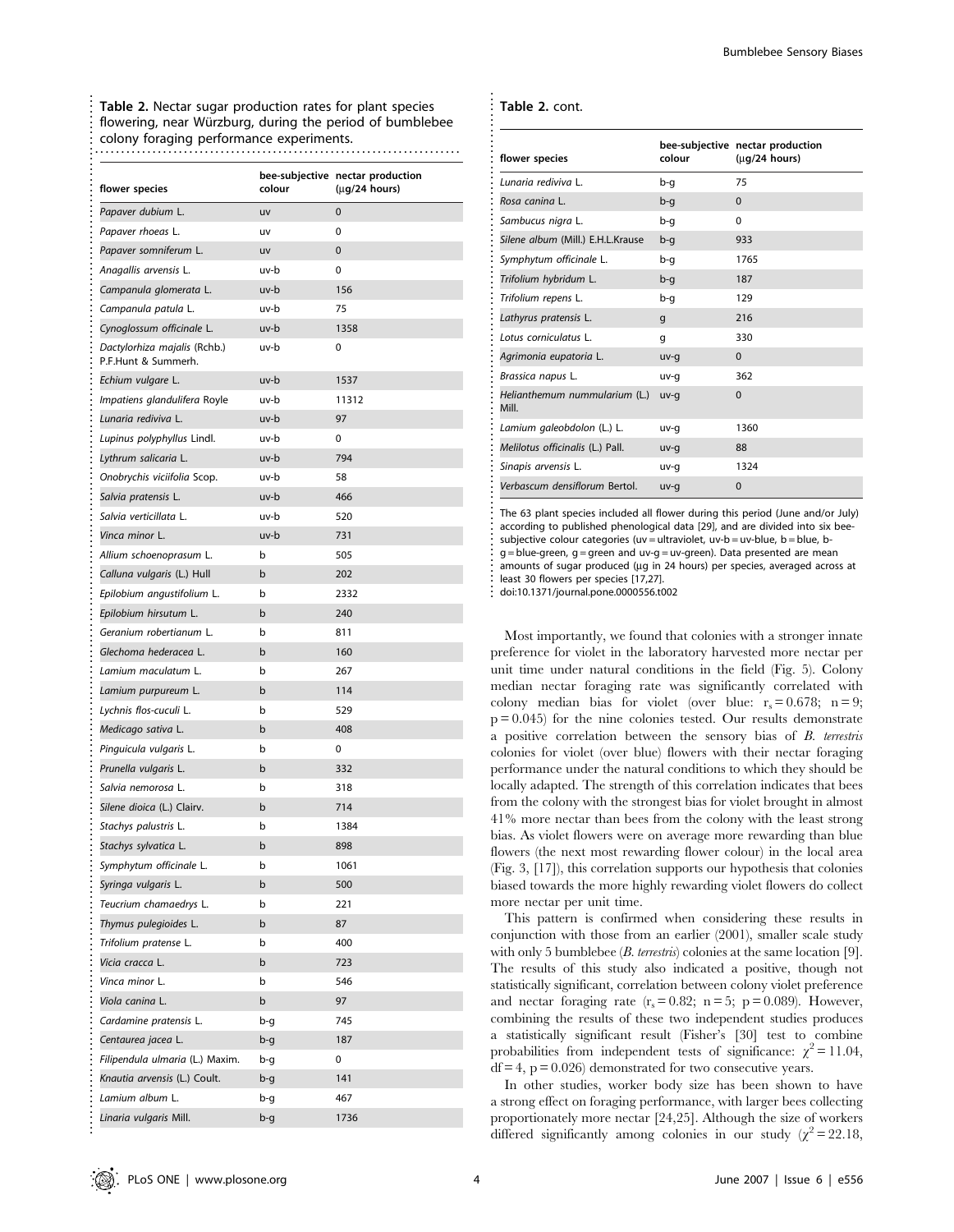

Figure 3. Nectar sugar production rates for plant species flowering, near Würzburg, during the period of bumblebee foraging performance experiments. The 63 plant species included all flower during this period (June and/or July) according to published phenological data [29], and are divided into six bee-subjective colour categories (numbers associated with each column indicate the number of species flowering in each colour category). Flowers were protected from visitation with gauze for 3 hours after being emptied by a B. terrestris worker [17,27]. After the 3 hour exclusion period, the nectar volume was quantified for 30–60 flowers per species: nectar concentration was measured with a pocket refractometer (Atago HSR-500, Atago Co. Ltd., Japan). Data given here are the mean  $(\pm 1$  SE) amounts of sugar produced (µg in 24 hours) by species in each beesubjective colour category. doi:10.1371/journal.pone.0000556.g003

 $df = 8$ ,  $p = 0.005$ , we found no correlation between colony median forager mass and either the strength of violet preference  $(r_s = 0.208; n = 9; p = 0.574)$  or foraging performance  $(r_s = 0.183;$ 

 $n = 9$ ;  $p = 0.637$  among the nine colonies. Thus colonies with larger workers did not show a stronger preference for violet (over blue flowers) or collect more nectar in our study.



Figure 4. Variation among nine bumblebee colonies in their colour bias for violet (over blue) artificial flowers. In each box the thick horizontal bar is the colony median, whilst the lower and upper edges represent the 25% and 75% quartiles respectively. Whiskers indicate the maximum and minimum values that are not extreme, and outliers are represented by open circles. Outliers are data points that exceed the distance from the interquartile range box by between 1.5 and 3 times the interquartile range (SPSS Statistical software, SPSS Inc., Chicago, USA). None of these data points were excluded in any analyses. The number of bees tested and flower choices recorded for each colony are displayed along the x-axis, and colonies (A–I) are ranked by increasing colony median value from left to right. doi:10.1371/journal.pone.0000556.g004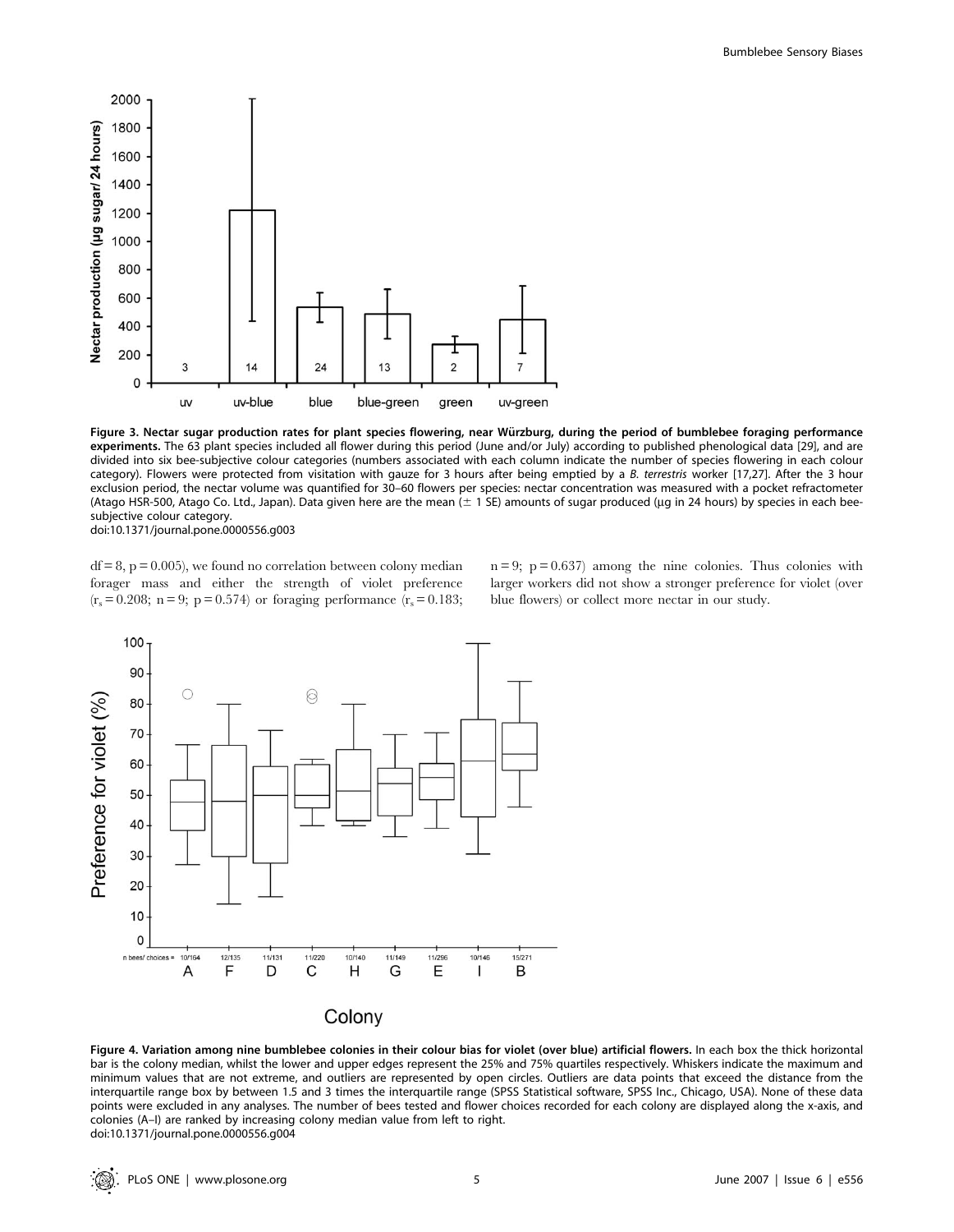| colony | foraging rate (mg/hr) |                        |                     |       |  |
|--------|-----------------------|------------------------|---------------------|-------|--|
|        | median                | interquartile<br>range | range (min/<br>max) | bouts |  |
| Α      | 22.02                 | 24.82                  | $-7.8/129.5$        | 38    |  |
| B      | 27.14                 | 71.17                  | $-112.5/255$        | 45    |  |
| C      | 27.93                 | 47.70                  | $-160/1400$         | 93    |  |
| D      | 25.56                 | 53.24                  | $-120/480$          | 71    |  |
| E      | 35.72                 | 55.63                  | $-91.6/234.2$       | 52    |  |
| F      | 30.26                 | 41.34                  | $-47.6/181.4$       | 65    |  |
| G      | 25.93                 | 38.17                  | $-70.3/372$         | 51    |  |
| н      | 38.82                 | 61.25                  | $-45.8/341.5$       | 81    |  |
|        | 34.47                 | 43.85                  | $-24.6/300$         | 41    |  |

doi:10.1371/journal.pone.0000556.t003

## **DISCUSSION**

Linking intercolony variation in sensory bias revealed under controlled laboratory conditions with the foraging performance of the same bee colonies under natural conditions represents a novel way to study the adaptive value of a foraging-related trait. Our study indicates a positive correlation between the innate preference of B. terrestris colonies for violet (over blue) flowers with their nectar foraging performance under the real conditions in which they operate (Fig. 5). As violet flowers were much more productive than blue flowers in the local area (Fig. 3, [17]), our findings are consistent with the hypothesis that colonies biased towards the more highly rewarding violet flowers collect nectar at a higher rate.

However, as correlation does not necessarily indicate a causal relationship, we must consider alternative explanations for the observed pattern. Potentially a spurious correlation could be produced between colony colour preference and foraging performance, if both these factors were correlated with a third variable. Body size could be one such variable because previous studies indicate that larger bumblebees are both more effective nectar foragers [24,25] and have more sensitive eyes with greater visual acuity [31]. However, although we found significant variation in worker body size across the nine test colonies, we observed no correlation between body size and either colour preference or foraging performance in this study. Parasitism represents another potential factor which could affect our correlation, as the foraging behaviour of bumblebees can be strongly affected by parasites [32–34]. However, there is no evidence to suggest that parasites affect bee colour preferences, and the degree of colour preference variation observed among colonies in this study is very similar to that shown for other laboratory colonies known to be parasite free [14]. Taken together with the fact that the colour preferences of B. terrestris colonies are heritable [22], this suggests it is very unlikely that the variation in colour preference observed among the nine test colonies is not genetically determined.

It is easy to imagine how strong innate colour preferences help guide naïve bees to find flowers on their first foraging trip away from the nest, as very few objects except flowers fall within the blue-violet colour range in a natural landscape. Such innate colour biases presumably guide bees to investigate violet or blue objects (flowers) in preference to leaves, rocks, etc. Following the same logic, if violet flowers are consistently more rewarding than blue flowers, then it would make adaptive sense to prefer violet objects to blue ones if the bee has no other information. As bees gain foraging experience, by visiting hundreds or thousands of flowers per day [7,35], they establish an increasingly detailed picture of which flower species (or colours) are the most profitable and when. Bees are easily able to learn to associate multiple floral traits, including colour [18,36], morphology [37,38], and scent [8] with levels of reward, including nectar temperature [10], and such learned associations allow individual foragers to modify, or even overwrite, their inbuilt sensory biases within a short period of time [8,39,40]. Despite the obvious utility to being able to modify floral choices as a result of experience in this way when foraging in a dynamic pollination market, experienced foragers also revert to



Figure 5. Correlation of innate floral colour preference for violet (over blue) and foraging performance in the wild, measured for nine bumblebee colonies (*B. terrestris*) near Würzburg (rs = 0.678; n = 9; p = 0.045). Each data point represents the colony median value for each of these traits.

doi:10.1371/journal.pone.0000556.g005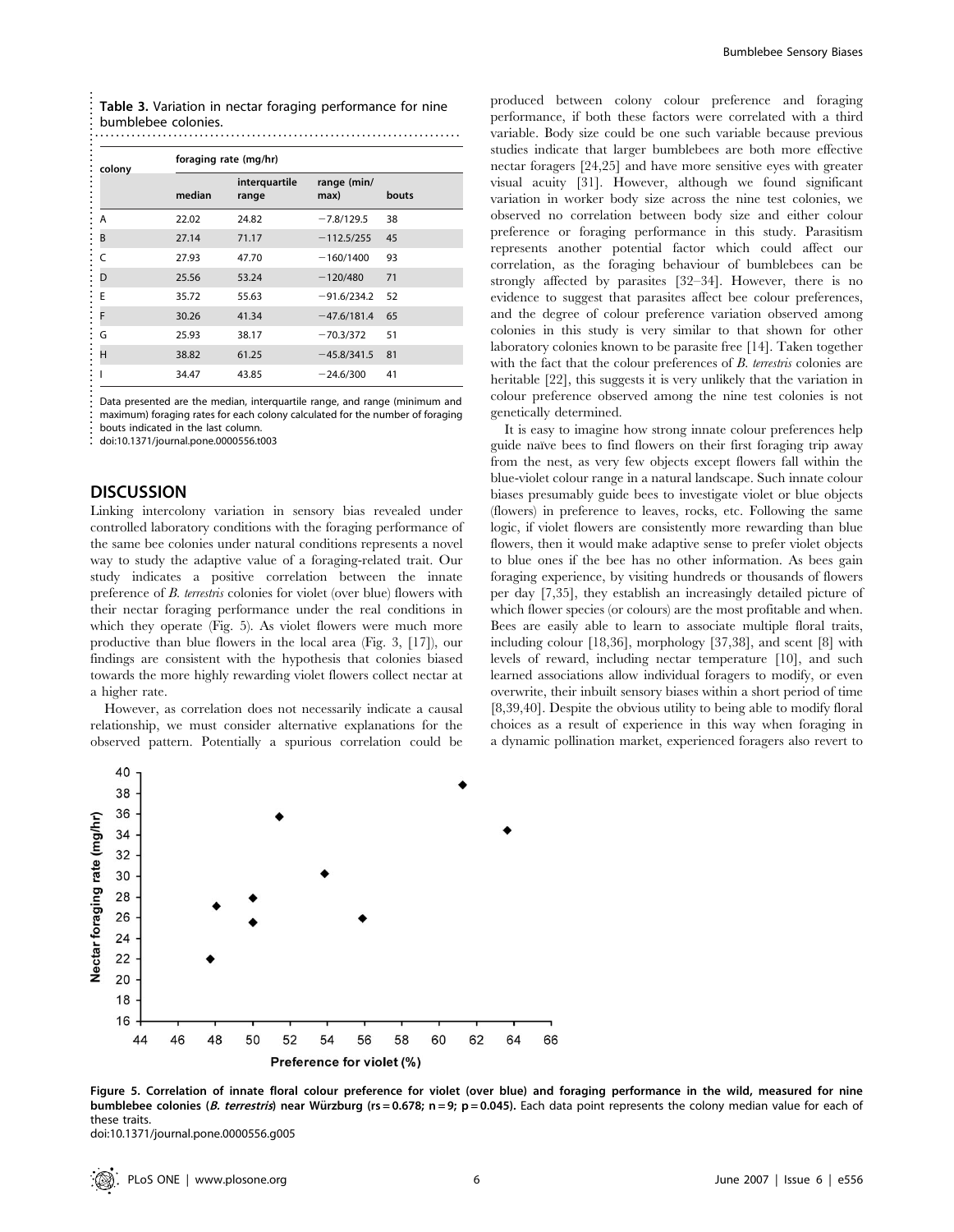their initial, innate preferences in some situations: for example when rewards are similar across a range of flower species [36,41,42].

Whilst such innate sensory biases appear to make adaptive sense from the bee's perspective, the question arises why flowers have not exploited these colour preferences such that violet flowers might ultimately produce less nectar than blue flowers while maintaining the same pollination success. Such a strategy would only be effective if bees always relied entirely on their innate preferences to make flower choices, which is not the case. Like other animals [1,6], bees rely most heavily on their innate sensory biases when they are most inexperienced, i.e. during the first few foraging bouts after leaving the nest. Their level of reliance on such biases diminishes as they build up individual experience of the rewards provided by individual flower species [7,8,14,36]. Hence, the vast majority of floral choices made during a bee's foraging career are at least partially informed by individual experience. Therefore overall flower visitation rates are largely dominated by the informed choices of experienced bees, rather than as a result of the sensory biases of naïve foragers.

As the colonies in our study with the strongest bias for violet flowers also foraged most effectively in the local environment, why has directional selection not eliminated intercolony variation in this foraging-related trait? Although violet flowers are on average the most productive in the local area (Fig. 3, [17]), they might not always be the most profitable. The relative profitability of a flower species, or colour, depends not only on reward production rates, but also on a variety of other factors including the activity of other flower visitors [43,44]. In fact a uniformly strong bias in all B. terrestris colonies towards violet flowers, which would cause them all to seek out violet flowers, could actually drive down the average nectar reward received by each bee per violet flower visit below that for other floral colours by resource competition. Under such conditions, bees visiting other flower colours would receive more reward per visit, meaning that naïve and inexperienced foragers from colonies with a weaker bias towards violet would actually be at an advantage competing for nectar. In this way intercolony

### **REFERENCES**

- 1. Basolo A, Endler JA (1995) Sensory biases and the evolution of sensory systems. Trends Ecol Evol 10: 489.
- 2. Endler JA, Basolo A (1998) Sensory ecology, receiver biases and sexual selection. Trends Ecol Evol 13: 415–420.
- 3. Dawkins MS, Guilford TC (1996) Sensory bias and the adaptiveness of female choice. Am Nat 148: 937–942.
- 4. Collins SA (1999) Is female preference for male repertoires due to sensory bias? Proc R Soc Lond B 266: 2309–2314.
- 5. Bruce M, Herberstein M, Elgar M (2001) Signalling conflict between prey and predator attraction. J Evol Biol 14: 786–794.
- 6. Smith C, Barber I, Wootton RJ, Chittka L (2004) A receiver bias in the origin of three-spined stickleback mate choice. Proc R Soc Lond B 271: 949–955.
- 7. Heinrich B (1979) Bumblebee Economics. Cambridge, USA: Harvard University Press.
- 8. Menzel R (1985) Learning in honey bees in an ecological and behavioral context. In: Hölldobler B, Lindauer M, eds. Experimental Behavioral Ecology. Stuttgart: Gustav Fischer Verlag. pp 55–74.
- 9. Raine NE, Ings TC, Dornhaus A, Saleh N, Chittka L (2006) Adaptation, genetic drift, pleiotropy, and history in the evolution of bee foraging behavior. Adv Stud Behav 36: 305–354.
- 10. Dyer AG, Whitney HM, Arnold SEJ, Glover BJ, Chittka L (2006) Bees associate warmth with floral colour. Nature 442: 525.
- 11. Lunau K, Maier EJ (1995) Innate color preferences of flower visitors. J Comp Physiol A 177: 1–19.
- 12. Chittka L, Raine NE (2006) Recognition of flowers by pollinators. Curr Opin Plant Biol 9: 428–435.
- 13. Lunau K, Wacht S, Chittka L (1996) Colour choices of naive bumble bees and their implications for colour perception. J Comp Physiol A 178: 477–489.
- 14. Chittka L, Spaethe J, Schmidt A, Hickelsberger A (2001) Adaptation, constraint, and chance in the evolution of flower color and pollination color vision. In:

variation in such sensory biases could be operating under frequency dependent selection.

The appreciable variation in colour bias observed among colonies in this wild bumblebee population (and even among individual bees within the same colony) is in marked contrast to the limited variation in the maximum wavelength sensitivity  $(\lambda_{\text{max}})$ of bee photoreceptor types [16]. It appears that sensory (colour) biases are considerably more plastic evolutionary traits, presumably because tuning spectral sensitivity of photopigments is more difficult on an evolutionary scale than changing the synaptic weights that control colour preference.

Earlier studies correlating colour bias variation among bumblebee species [22], or among populations within a single bumblebee species [16,17,45], with differences in their respective foraging environments have provided valuable insights into patterns of bee colour bias evolution within a phylogenetic framework. Changing our emphasis and focusing on the potential adaptive significance of colour preference at the intercolony scale in this study, we add the missing link, i.e. how variation in colour biases actually affects foraging performance. Quantifying the level of local intercolony variation in a foraging-related trait (violet-blue bias) and assessing its potential effect on foraging performance using the same set of colonies, we provide a more direct test of the potential adaptive value of this sensory bias. This approach, linking demonstrations of trait variation in the laboratory with its effect on animals operating in their natural environment, represents a valuable tool which could be usefully applied to studying the adaptive value of many other foraging-related traits in future.

## ACKNOWLEDGMENTS

We would like to thank J. Schikora, A. Gerber-Kurz, J. Mäschig and C. Rennemaier for help with data collection, and S. Rands and two anonymous referees for their comments on an earlier manuscript version.

### Author Contributions

Conceived and designed the experiments: LC. Performed the experiments: LC. Analyzed the data: NR. Wrote the paper: NR.

Chittka L, Thomson JD, eds. Cognitive Ecology of Pollination. Cambridge, UK: Cambridge University Press. pp 106–126.

- 15. Çakmak I, Wells H (1995) Honey bee forager constancy: innate or learned? Bee Sci 3: 165–173.
- 16. Briscoe AD, Chittka L (2001) The evolution of color vision in insects. Annu Rev Entomol 46: 471–510.
- 17. Chittka L, Ings TC, Raine NE (2004) Chance and adaptation in the evolution of island bumblebee behaviour. Popul Ecol 46: 243–251.
- 18. Giurfa M, Nunez J, Chittka L, Menzel R (1995) Colour preferences of flowernaive honeybees. J Comp Physiol A 177: 247–259.
- 19. Pelletier L, McNeil JN (2003) The effect of food supplementation on reproductive success in bumblebee field colonies. Oikos 103: 688–694.
- 20. Schmid-Hempel R, Schmid-Hempel P (1998) Colony performance and immunocompetence of a social insect, Bombus terrestris, in poor and variable environments. Funct Ecol 12: 22–30.
- 21. Ings TC, Ward NL, Chittka L (2006) Can commercially imported bumblebees out-compete their native conspecifics? J Appl Ecol 43: 940–948.
- 22. Chittka L, Wells H (2004) Color vision in bees: mechanisms, ecology and evolution. In: Prete F, ed. Complex Worlds from Simpler Nervous Systems. Cambridge, USA: MIT Press. pp 165–191.
- 23. Chittka L (1996) Optimal sets of color receptors and color opponent systems for coding of natural objects in insect vision. J Theor Biol 181: 179-196.
- 24. Ings TC, Schikora J, Chittka L (2005) Bumblebees, humble pollinators or assiduous invaders? A population comparison of foraging performance in Bombus terrestris. Oecologia 144: 508–516.
- 25. Spaethe J, Weidenmüller A (2002) Size variation and foraging rate in bumblebees (Bombus terrestris). Insect Soc 49: 142–146.
- 26. Allen T, Cameron S, McGinley R, Heinrich B (1978) The role of workers and new queens in the ergonomics of a bumblebee colony (Hymenoptera: Apoidea). J Kans Entomol Soc 51: 329–342.